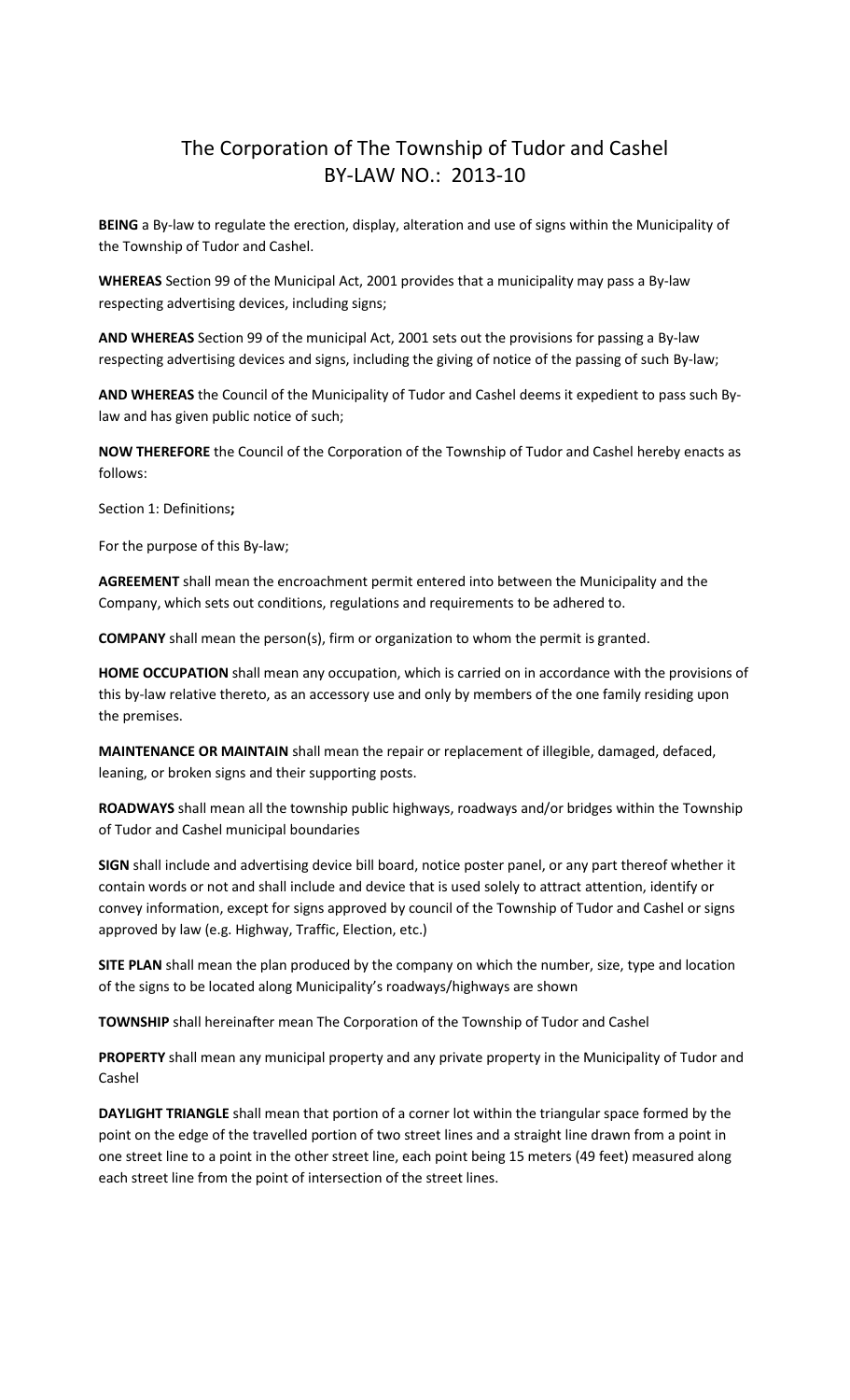Section 2: Placement of Signs**;**

The following provisions for the placement of signs on property shall apply;

- 1. No sign, shall;
	- a) obstruct pedestrian or vehicular traffic;
	- b) obscure clear visibility of normal approaching pedestrian or vehicular traffic;
	- c) be erected or displayed so as to be, by nature of the colour, shape or location thereof, confused with any traffic control sign, signal or device, or obscure the visibility or effectiveness of any traffic control sign, signal or device;
	- d) be located in the day light triangle as defined herein.
	- 2. Signs displayed on private property for Home occupations shall meet all zoning restrictions set out in 5.39 of the comprehensive zoning by-law, and be set back a minimum distance from lot line of 3 metres (9.8ft)

Section 3: Condition of Signs;

- 1. The owner of any sign shall at all times keep such sign in good repair and in a proper state of preservation as to safety and appearance.
- 2. Where in the opinion of Council and/or By-law officer if any sign is in a dangerous or defective condition, the Council/By-law Enforcement Officer shall notify the owner of the sign, if on municipal property, or the owner of the private property of which such sign is located to remove the sign or bring the sign to a proper state of repair.
- 3. Upon such notice the owner shall proceed to repair or remove such sign; if such sign is not repaired or removed within seven days, the Council/By-law Enforcement Officer shall be permitted to have the sign removed. Any fees incurred during this process could be billed to the owner of the sign, if on municipal property, or the property owner, if on private property.

Section 4: Signs on Municipal Property;

- 1. No person shall place, post or erect any sign on any property of the Corporation of the Township of Tudor and Cashel, or on any tree, pole or posts situated on any property of the Municipality of Tudor and Cashel or of any local board thereof, without specific authority from the Council of the Township of Tudor and Cashel.
- 2. Real estate advertising devices/ signs may be displayed along municipal roads provided such signs are not attached to any tree located on municipal property, and these signs, including any auxiliary direction signs, shall be removed once the property is sold.
- 3. Temporary special events signs, including yard sales and trade advertising, may be displayed along municipal roads, provided such signs are not attached to any tree located on municipal property; such signs shall only be permitted for the duration of the specific event or project, and must be removed from municipal property by the owner of the sign immediately following the event or project.

Section 5: Signs on Private Property**;**

- 1. The placement of any sign on private property shall be in accordance with section 5.39 of comprehensive zoning by-law for the Municipality of Tudor and Cashel
- 2. The home occupation or home industry being advertised must be located on the property displaying the advertising, or the business, must be in direct relation to the property owner.

Section 6: Permits of Signs;

- 1. Any person wishing to erect a sign on municipal property shall submit an application on the appropriate form to the Clerk-Treasurer of the Municipality of the Township of Tudor and Cashel at the municipal office.
- 2. Upon receipt of an application for a sign on municipal property, the Clerk-Treasurer shall provide a report to the Council of the Municipality of the Township of Tudor and Cashel who shall decide on the granting of permission for such signs
- 3. Consideration of issuance of sign permits will take into account the inherent nature of the property and its congruity with the surrounding properties.
- 4. Applications will have an establishment fee, to cover the inspection and approval of such plans, defined in schedule A.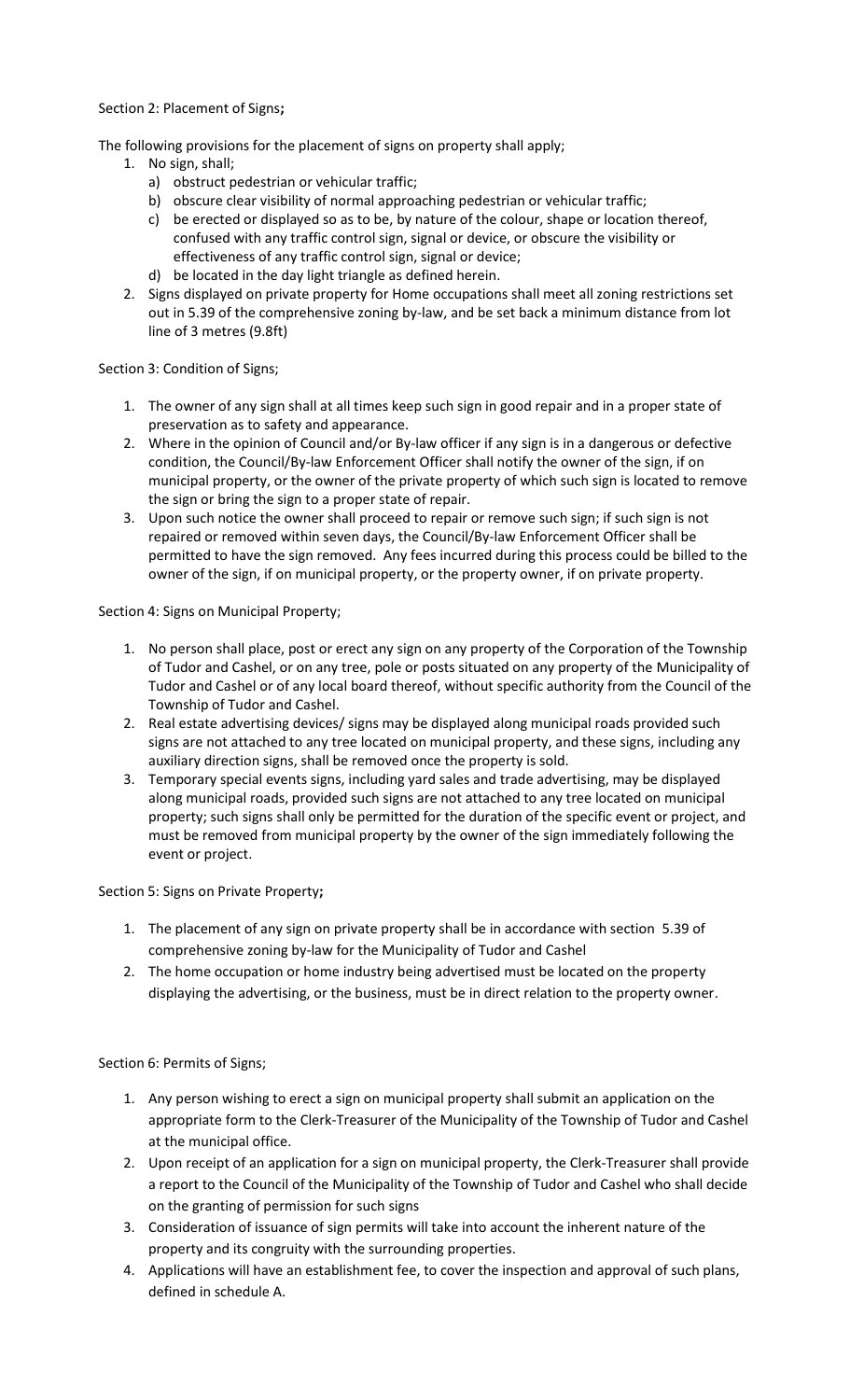5. There will be an annual renewal fee due Jan.  $1<sup>st</sup>$  of each year as defined in schedule A.

Section 7: Enforcement of By-Law;

The following provisions for enforcement of this By-law shall apply:

- 1. Any municipal resident or land owner who is requesting enforcement of this By-law shall file a signed, written complaint with the Clerk-Treasurer of the Municipality of the Township of Tudor and Cashel at the municipal office.
- 2. Upon receipt of a written complaint the Clerk-Treasurer shall inform Council following which, if the authority for such sign or signs has not been provided, notice in writing will be given to any person(s) and /or company to remove such sign or signs within seven days.
- 3. If such sign or signs are not removed within seven days of the above notice the Municipality of the Township of Tudor and Cashel Council/By-Law Enforcement Officer shall be permitted to have the sign dismantled and removed with all fees or costs incurred being billed to the owner of the sign.
- 4. The Council/By-law Enforcement Officer for the municipality of the Township of Tudor and Cashel may initiate enforcement of the By-law if, during the normal course of their duties, he or she becomes aware of any sign not in compliance with the provisions of the By-law.

Section 8: General Information;

- 1. Section 6 of this By-law does not apply to a sign that was lawfully erected on or prior to the date this by-law comes into force, provided that sign is not altered or attached to any tree located on municipal property.
- 2. Failure on the part of the company to fulfill its obligations in accordance with the terms of this by-law will result in the termination of any agreement which may be in effect.
- 3. Posting signs in the Municipality of The Township of Tudor and Cashel shall be restricted to rate paying residents or tenants of the Township of Tudor and Cashel.
- 4. Existing signs that do not comply shall be removed by the municipality.

Section 8: Offences and Fines;

1. The Municipality has the authority to remove or have removed unauthorized signs and have the cost of removal applied to the tax roll of the person wrongfully erecting the sign, or invoicing to the responsible non-property owner.

Any other By-laws, resolution or actions of the Council that are inconsistent with the provisions of this By-law are hereby repealed and rescinded.

PASSED this 05<sup>th</sup> day of March, 2013.

CLERK: BERNICE CROCKER **REEVE: WANDA DONALDSON**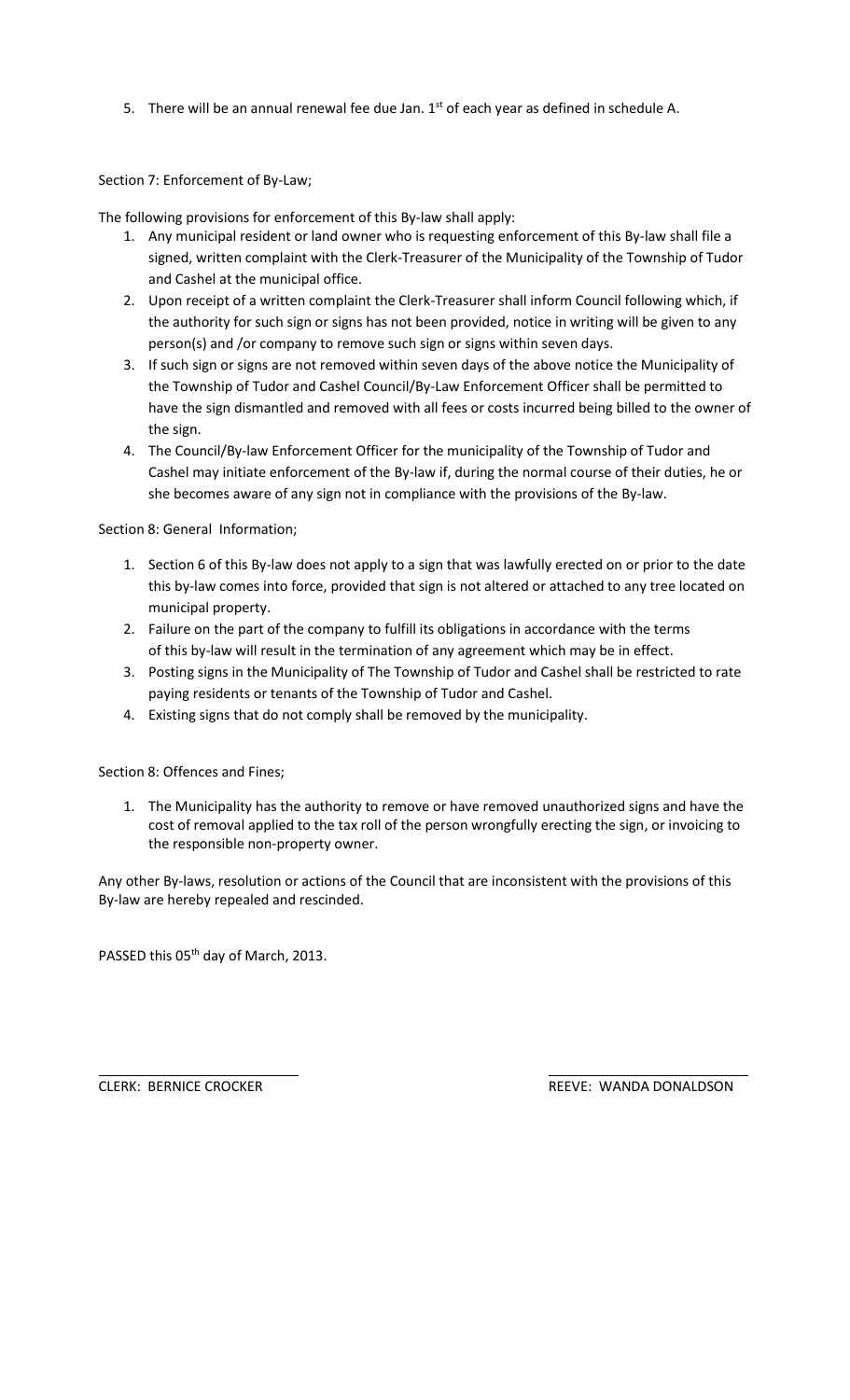# **Schedule "A"**

## By-law 2013-10

#### **Respecting Permit Fees Regulating Signs**

| Site Inspection         | \$25.00  |
|-------------------------|----------|
| Initial Permit Fee      | \$100.00 |
| Annual Fee for renewals | \$50.00  |